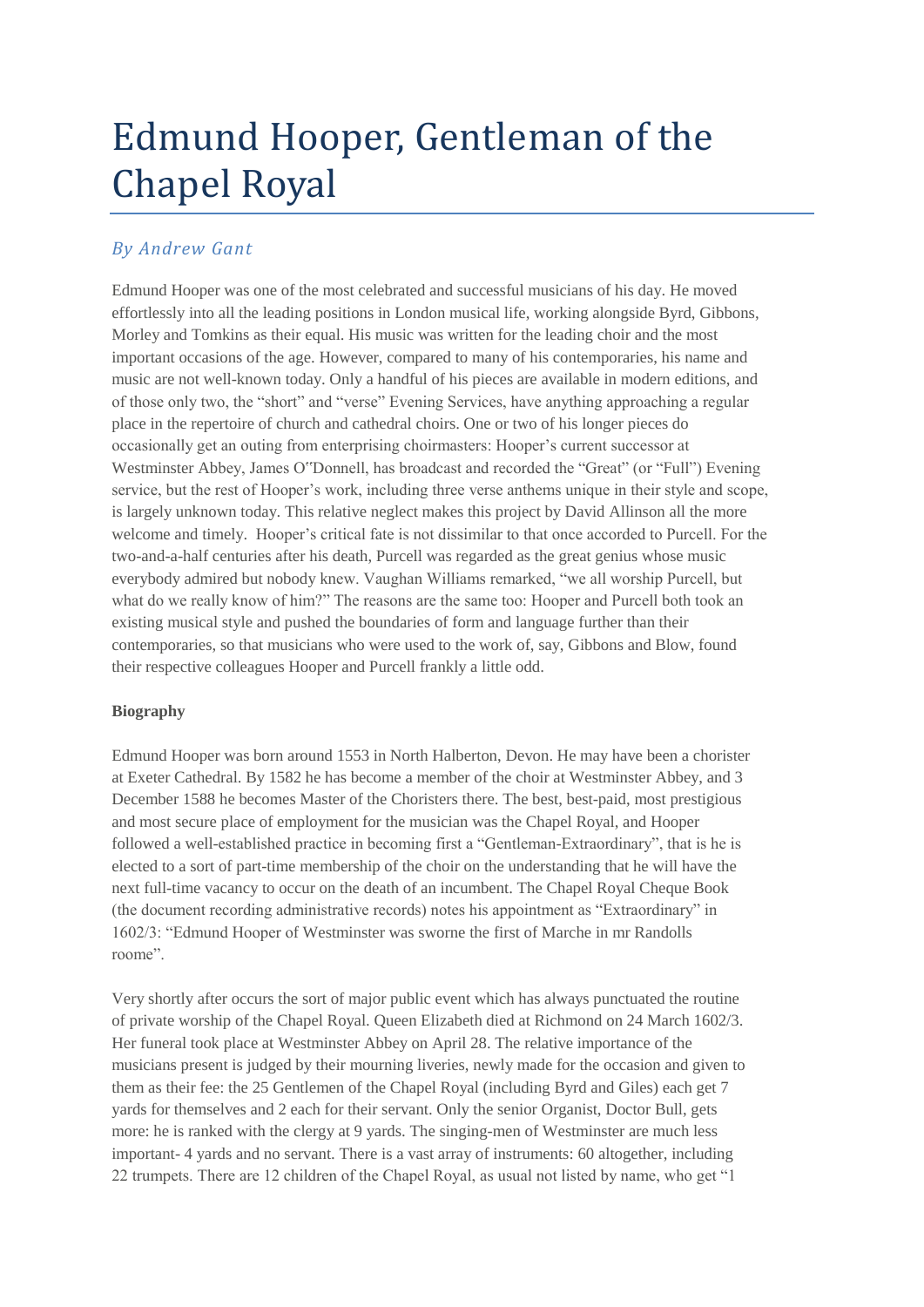yard a piece". Oddly, "The Quiristers of Westmr" are listed, including Walter Porter, later a notable Chapel Royal Gentleman. Unlike their adult counterparts, at junior level the Abbey boys seem to be better treated than their Chapel counterparts: their allowance of livery is "to each  $1\frac{1}{2}$ " yards a piece". There are four "Gent of the chappell extraordinary" including "Edmund Hoop". There is a "James Hoop" among the Abbey singing-men, Edmund"s son James who was a lay vicar there until his death in 1652. Among the Abbey boys is "John Hoop", maybe a younger son or even grandson of Edmund.

The coronation of James I followed at Westminster on 25 July, much restricted in scale by a severe outbreak of plague which killed possibly 30,000 people. For the very first time there is a reasonable amount of surviving documentary evidence of the music at an English coronation:

*"Birds second preces & 2 of the psalms Gyles Tedeume and o be joyfull I call and cry after the Kinge comethe at second service The Lettany O lord of whom I do whiles the ls take ther places Morleyes cread Christ risinge for ye last anthem" It seems rather modest fare for a coronation, perhaps because of the plague. As usual, the Chapel Royal Gentlemen are listed meticulously in order of seniority: "Nathanaell Gyles, master of the children. Thomas Sampson clerke of the check. Jo: Bull doctr in Musicke Robert Stone. William Birde… Crue Sharpe…."*

And Edmund Hooper among the "Extraordinaries", 25 adult musicians in all. On 1 March 1604/5 Hooper gets his promotion to be a full Gentleman of the Chapel Royal. His name then appears on the list of "The names of the gentn Lyvinge at the tyme of this Augmentacon graunted" on "quinto Decembris 1604" On 19 May 1606 his position at Westminster Abbey is regularised as "Organist", the first person to hold that title. This is confirmed for life in 1616. It was certainly not unusual for a musician to hold posts at two places of employment concurrently: many did so throughout the 16th and 17th centuries, several being, like Hooper, concurrently organist of the Chapel and the Abbey (including Gibbons, Purcell and Blow, who at one stage was Organist of the Chapel Royal, Westminster Abbey and St Paul's cathedral at the same time. Those were the days). Hooper also proceeded up the ranks of seniority at the Chapel Royal, becoming one the two organists (with Orlando Gibbons). In 1615 there is a dispute between the two men about who is to play at which services, resolved by an entry in the Cheque Book:

*"Be it remembered that in the yeare of or lord 1615 ther arose a controvrsie betweene the Organistes for the mannr of their waytinge at Principall feastes. It was theruppon ordered by the Revrend father in god the Lo: Bishopp of Bathe and Welles, Deane of his mates Chappell yt always hereafter, the auncient custom should be observed, wch was and still must be, yt the most auncient Organist shall serve the Eeve and daye of evry principall feast: as namely the Eeves and daies of the feastes of All Saints Christmas Easter St George and Whitsontide: the next Organist in place to serve the second daie; and soe likewise the third, for the third daie, if ther be so many*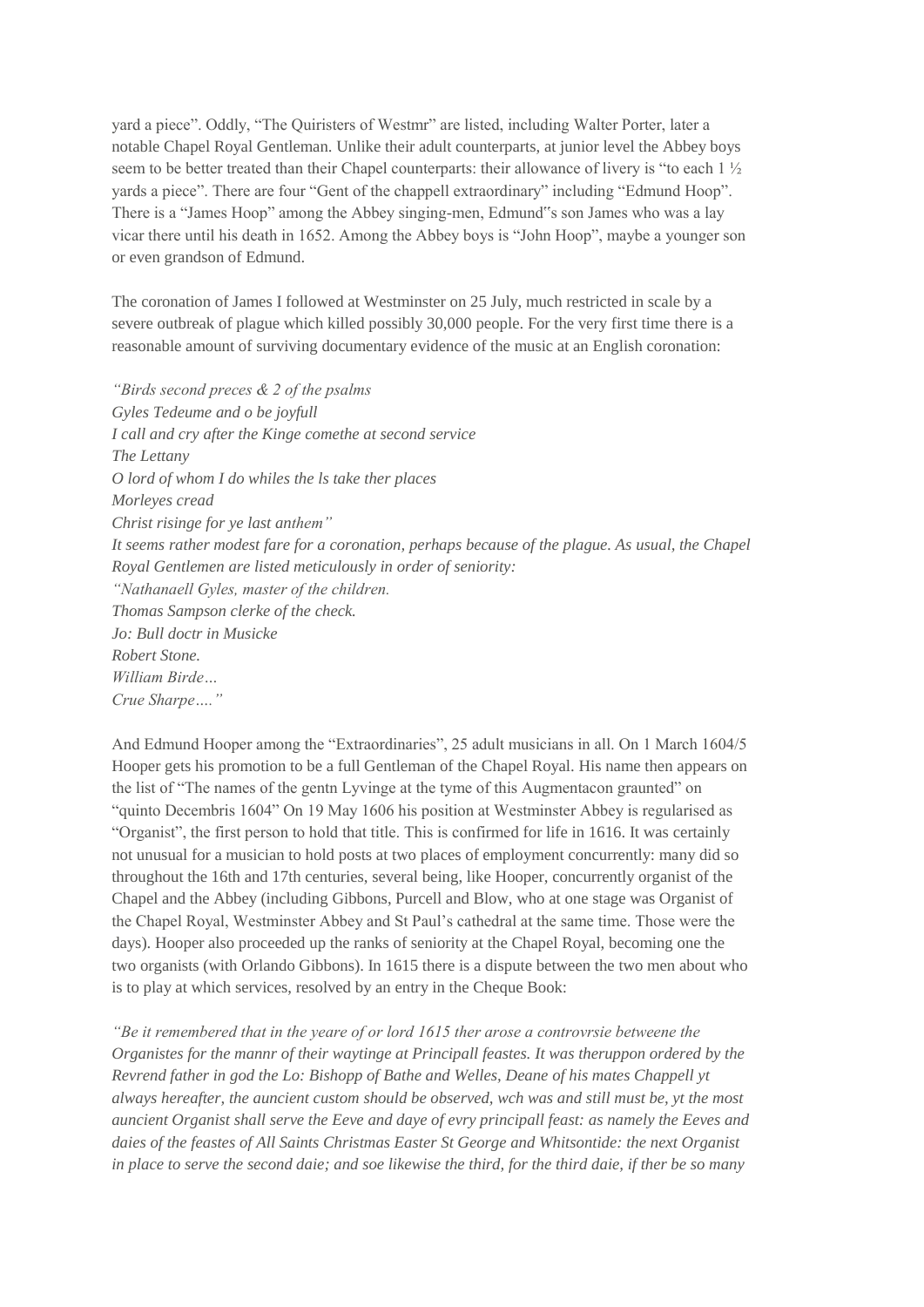*Organistes: & for all other festival daies in the yeare, those to be pformed by the Organistes as they shall fall out in their sevrall weekes of wayetinge: the feastes beinge ended, he yt did or shoulde begin the saterdaie before, shall finishe up the same weeke accordinge to formr custom, & the other to followe: except the feast of Christmas, for then they change evry daye as the Quier dothe duringe the whole twelve dayes. Ja: Bath et Well:*

*Md that wheras ther is a Rasure in the sixt line above written, it was rased & putt out, by consent of the Lo: Deane the Subdeane & the now Organistes Edmund Hooper and Orlando Gibbons In testimony wherof they have subscribed their names the second of November 1615: Leonrd Davies Subd:- Edm: Hooper Orlando Gibbons"*

On his death Hooper was succeeded by another musician making the step up from "Extraordinary" to "Ordinary" membership of the Chapel Royal (while still hanging on to an appointment in the provinces): "1621. Edmund Hooper died the xiiijth daye of July. And Thomas Tompkins, organist of Worcester was sworne in his place the second daye of August followinge". Hooper was buried in the Abbey cloister on 16 July. His wife Margaret outlived him by more than thirty years and was buried alongside him in 1652, the same year their son James, Abbey lay-vicar, also died. Edmund and Margaret's stone can still be seen in the Abbey cloisters.

# **The Chapel Royal**

The Chapel Royal was well established as the best place to work. Pay was relatively generous, and the new King made efforts to keep up with the ever-present problem of inflation, increasing the gentlemens' salary by a full 25% early in the reign, on 5 the fifth of December 1604:

*"Be it remembered that…in the second yeare of the reigne of oure most graciuous soveraigne Lord James…after a longe and Chargable sute continued for the increase of wages…of Nathanaell Gyles then Mr of the Children, with other auntientes of this place; The Kings most excellent Ma.tie, of his Royall bountye and regard, pleased to ad to the late intertainement of the Chappell ten powndes p annu to evry man, so increasinge there stipends from thirtie to ffortie powndes p annu, and allso augmented the twelve Childrens allowance; from Six pence to ten pence p diem."*

There were many perks in the form of gifts of sinecures, honorary positions elsewhere with an income attached, for example: *"6 March 1618/19. Licence to Thomas Day, gent.,…for 99 years to convey the spring in Hyde Park and other places adjoining to Westminster for the necessary use of his Majesty"s subjects there, and to have the benefit therof, paying 6s. 8d. yearly rent": "12 March 1618/19 A presentation to the Rectory of Newberry, Berks, for Nathaniel Giles, MA": "May 1622, A privilege to Orlando Gibbons,…Thomas Daye, Willm Heather and John Clarke, for the sole making of all strings for musical instruments, called Venice, or Romish manikin, and Catlin strings, for 14 years": "3 July 1623, Signet warrant for the preservation of his Majesty"s game within the manor of Bexley and the river of Craye, from Orpington to the river Thames: to William Heather, doctor in music and one of the gentlemen of his Majesty"s Chapel."*

There were grants of title to land and manors, extra services with extra fees, handsome dinners provided by the monarch, and a far from onerous timetable (there were around 32 adult musicians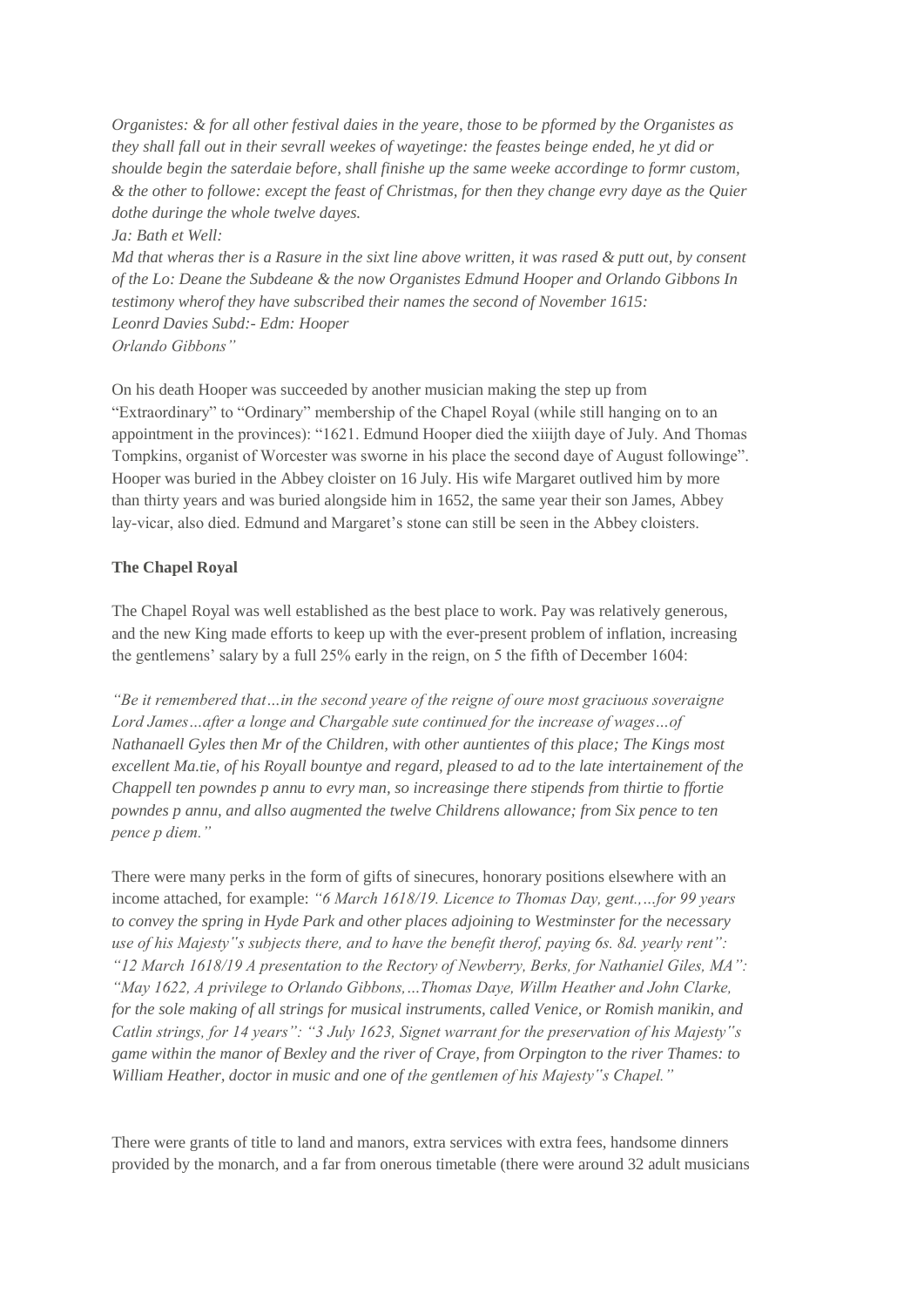in the choir, with a rota whereby each attended only one month in two except on important occasions, with long periods when the choir was not in session at all and a reduced choir in attendance when the King was away from London. The organists and Masters of the Children had to attend more regularly, but it was still a comfortable enough arrangement). Even more importantly, because of its pre-eminence the Chapel had long been the magnet for the country's best musical minds, so an able and ambitious composer would find himself working on a daily basis with the best singers, organists and composers in the world, sometimes, as in the case of Byrd and Purcell, from earliest childhood. The world has yet to devise a more thorough or better system of musical education.

In addition to the regular services in whichever Palace the monarch chose to call home (meaning principally Whitehall Palace), there were occasional special events, some public, some family occasions, all designed to reinforce public perception of the monarch's personal relationship with the Almighty as His divinely appointed representative. One of the earliest was a christening:

*"The order and manr of the service pformed in and by the Chappell at the Christeninge of Marye the daughter of the mightie Kinge James &c: the ffyrste of Maye Anno: 1605:- At the tyme when the Royall Infant should be brought to the Chappell: the gentn of that place…went out of the Chappell two and two in ther surplesses unto the Nurcerie doore:…ther was a generall silence, neither voice nor instrument was heard in the way…At the same instant did the Organest begine and continew playinge aloud, until the Child was placed in the Traverse, and the Gossips on the right side…When all were placed, then began an Antheme…(the Chorus whereof was filled with the help of Musicall Instrumentes)…."*

1612 saw the funeral of Henry, Prince of Wales, a much-admired young man clearly skilled in music and other arts. Many musicians contributed laments and dirges, and the funeral itself was celebrated with pomp and splendour. Queen Anne died on 2 March 1618/19. At her funeral at Westminster on 13 May the traditional formalities are observed: 22 Gentlemen of the Chapel are listed, 12 children. Giles is Master, Hewlett is Clerk. Hooper and Gibbons, naturally, take part as Chapel Royal Organists, not in any junior Abbey capacity. All receive yards of mourning livery as part of their fee. Perhaps the most important "extra" event, however, was one of the first. In November 1604 Fawkes and his mob unleashed their plot. Its failure was a sign that God favoured his appointed representative on earth, and the people must be left in no doubt about the King's enhanced authority. In the first instance, James convened a special Thanksgiving ceremony in the ancient room giving off the nave of Westminster Abbey at first floor level where, according to tradition and to Shakespeare, Henry V had died: the Abbey records have payments for "the getting up of the mewsick in the Jerewsalem Chamber". This was a personal statement by the King, so it is the Chapel Royal who provide the music. Edmund Hooper, by now a full Gentleman of the Chapel, provides a magnificent verse anthem on a scale unseen before, some eight minutes long, with viols. He sets a splendid, blood-thirsty text, unashamedly rejoicing in the overthrow of Fawkes and his mob:

*"This day the Lord from foes" blood-thirsty ire Hath given us brands new taken from the fire"*

# **Hooper's work: texts**

It is a curious feature of the musical history of the Chapel Royal that its leading musicians tend to come in pairs. Two men, working together on a daily basis to manage the Chapel's affairs and at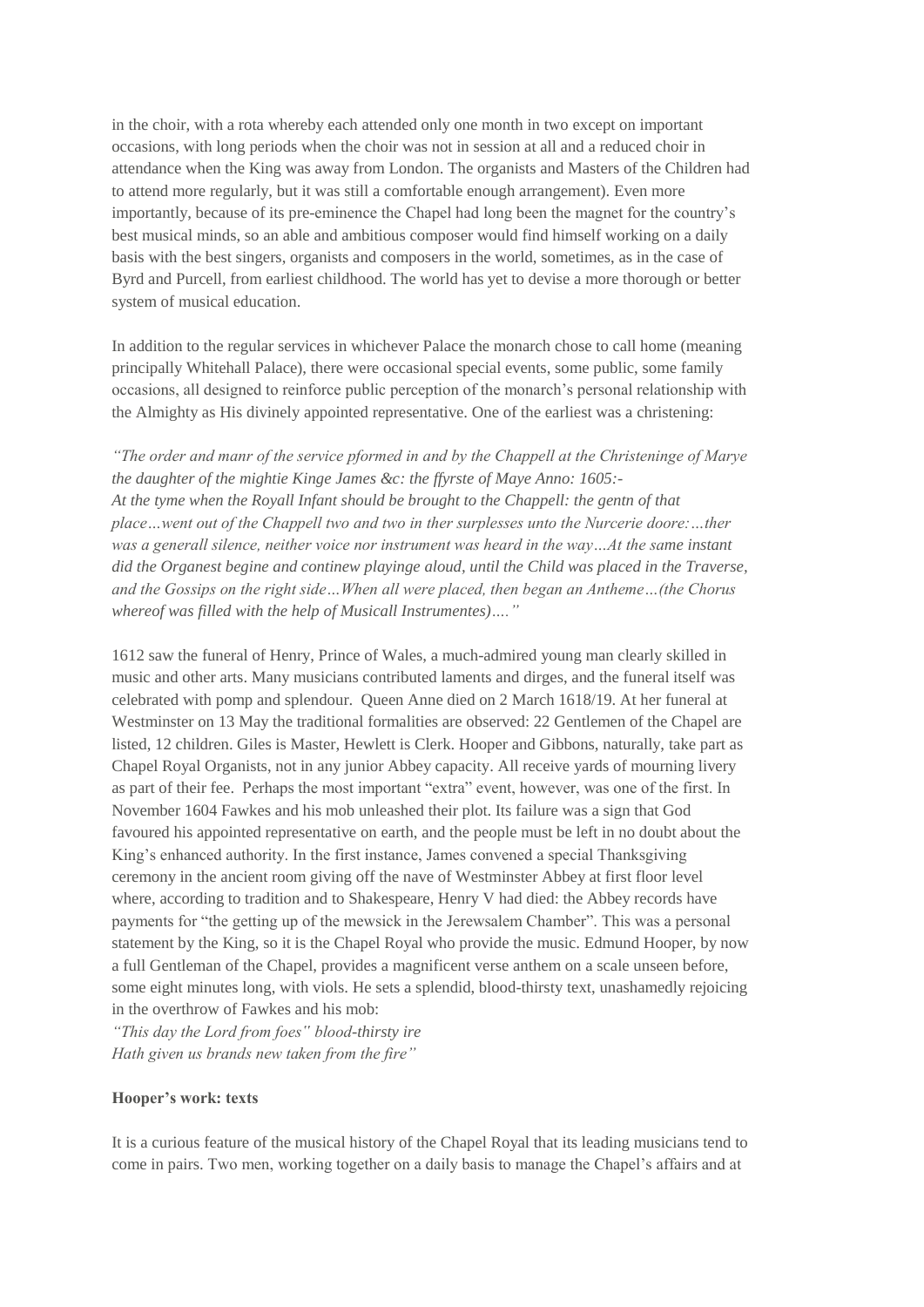the same time explore and develop prevailing styles and push them on, as if the job of resident genius was too much for one musical mind alone. Fayrfax and Cornyshe, Tallis and Byrd, Morley and Weelkes, the Lawes brothers, Henry Cooke and Christopher Gibbons, Henry Purcell junior and John Blow, Croft and Clarke, Greene and Boyce. Hooper"s service at the Chapel Royal coincided more or less exactly with that of Orlando Gibbons. They proceeded through the rank of seniority together, attended the same events, sang and played each other's music, learning and teaching as that earlier great double-act between Tallis and Byrd had done. Hooper's music is of a quite different stripe from Gibbons'. He composes in all the same forms, but brings a quite different musical personality to bear. Hooper is a true original. His musical voice is genuinely unique, connected to but apart from the lingua franca of his Chapel Royal contemporaries, rather as Purcell's was to be later in the century. For a start, his choice of texts is highly idiosyncratic. Not for Hooper the familiar cadences of the Book of Common Prayer with its Collects and Psalms: his three surviving verse anthems set devotional poems notable for their length, colourful language and intricate verse and rhyme structure. The text of "The Blessed Lamb", a verse anthem "for Good Friday" is worth quoting in full:

The Blessed Lamb, the holy promised seed, Sent in time"s fullness sinful man to save, For our sins guiltless on the Cross did bleed, Scourged, wounded, spit on as a slave *Never was sorrow like his sorrow known,*

#### *Never was love like his by mother shown*

His eyes wept tears of blood to see their blindness His heart was pierced with spear, but more with grief In agony of soul, for their unkindness, That for their Jesus they should choose a thief *He bore God"s wrath, freely his life did give*

#### *That freed from sin we might not die, but live.*

This is the day of blessed memory, O keep it holy to the Lord, the King. From death he rose, no more to die. To whom the host and choir of heaven do sing: *Holy, O Holy, and the angels cry:*

#### *Blessed is the Lamb that for the world did die. Amen*

This is a carefully-crafted poem in three stanzas, each with the rhyme-scheme ABABCC, the last couplet summing up the verse like a sonnet in miniature. In each stanza Hooper sets the first four lines for solo voices, varying and increasing the texture as the piece goes on, reserving the full choir for the final couplet of each stanza. The range of the vocal lines is carefully-controlled, too: like Gibbons he paces the placing of the highest note of each section with great care. One example: the treble chorus line reaches its highest note, G, just once, at the beginning of the very last line, the angels' exultant cry of "Blessed is the Lamb". Coming after the full choir's pealing cries of "Holy, O Holy" it is an architectural moment of great grandeur. The piece as a whole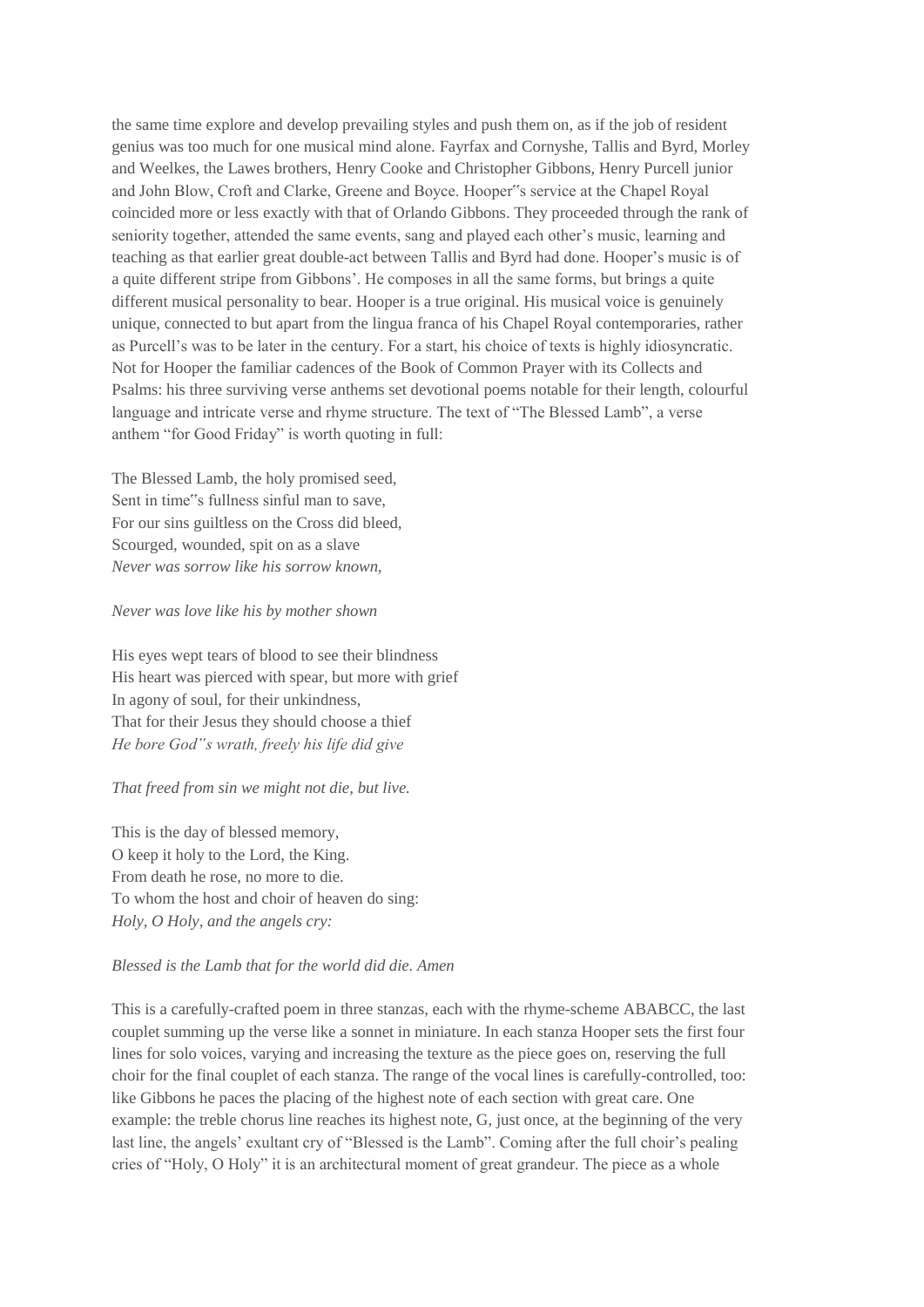shows an almost symphonic sense of overall structure which is unmatched probably until Purcell, possibly Handel, and is crowned by one of Hooper's trade-marks, a fine polyphonic Amen.

The text of "Hearken ye nations", another of the three surviving verse anthems, is referred to above, and takes great glee in evoking the revenge to be heaped on the heads of Guy Fawkes and his colleagues. The third verse anthem, "O God of Gods", is rather more straightforward in character, being an uncomplicated paean to the personal and political qualities of the monarch, in good Chapel Royal fashion. Hooper gets some splendid fun out of evoking the sounds of a typical "broken" consort, however:

"with trumpets, hoboys, flutes and shawms" the music surely suggesting that the piece might well have been accompanied by these very instruments at least on one grand occasion when the King attended his Chapel in state. "O God of Gods" presents one rather intriguing historical conundrum: the surviving material refers to the anthem being "for the King's Day", and the text makes it clear which King this is: "our Sovereign Lord, King Charles"

Hooper, though, died in 1621, four years before Charles came to the throne. This must, then, be an example of a Chapel Royal anthem being composed in honour of a reigning monarch, in this case Hooper's employer James I, and then being adapted by later generations to include the name of the current incumbent. There are plenty of examples of this practice, beginning with Banester's nameless 15th-century King, referred to only as "N."

These devotional poems are so unusual, so personal, and so skilful that they must be by the same writer. They also fit Hooper's musical structures and melodic style so well that in the absence of a named collaborator it is at least possible to believe that he wrote them himself (often anthems and songs of the period do not credit the poet).

Hooper's other surviving music touches most of the prevailing forms of the day: an unassuming four-part setting of the Collect for Christmas Day, two quirky contributions to William Leighton's "Tears and Lamentations of a sorrowful soul", one tiny keyboard piece and, interestingly, three settings of the Evening canticles, one in each of the three main styles, Verse, Great and Short, in addition to the present work, the "Flatt" service.

# **Hooper's work: musical language**

Alongside his textual ambition and structural mastery, the musical language itself is remarkable. Vocal lines are varied and expressive, with surprising twists and turns. Word-painting features at the obligatory moments like the evocation of trumpets or the rising scales to portray the Resurrection. Above all, Hooper"s harmony is unique. No composer of the period loved the false relation and its cousin the English cadence quite so much, but there is nothing arbitrary about his use of them. Sometimes he will turn a false relation the wrong way round, sounding a chord with its minor 3rd and then sharpening the 3rd to create a major triad. Suspensions are often held while the note of resolution is being sung in a different part, creating an exhilarating harmonic pile-up at cadences. Distantly-related chords are placed right next to each other: E major to G major. And it is all done in a way which is completely consistent and of a piece, giving the music huge integrity. The last two pages of his magnificent five-part full anthem "Behold, it is Christ" must contain more false relations than any other similar passage of the period, not to mention a point of imitation based on the melodic interval of a diminished fourth. Glorious.